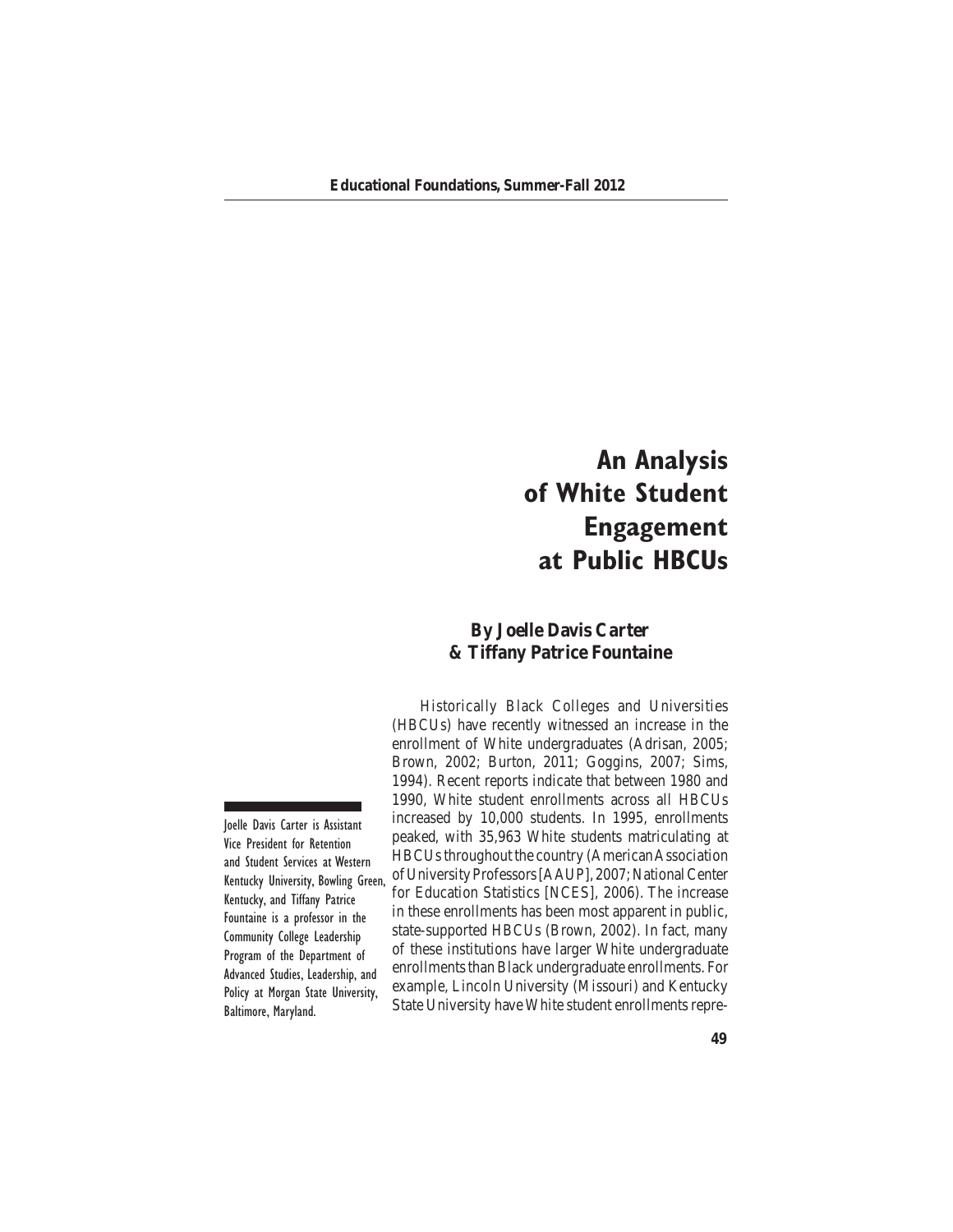sentative of more than 50% of the total student population (Editorial: The Shrinking Number of White Students at Black Colleges, 2001).

#### **Student Engagement**

The steady increase of White undergraduates attending public HBCUs compels educators to better understand White students' collegiate experiences at HBCUs. One lens to assess these experiences is through examining their engagement on campus. Student engagement is defined as the amount of time and energy students choose to devote to activities both inside and outside the classroom (Kuh, 2001). As a behavioral construct, it is characterized by students' active involvement rather than passively attending or participating in social and academic activities. The second critical component of student engagement concentrates on how institutions allocate their resources and structure their curricula and other support services to encourage students to participate in activities positively associated with persistence, satisfaction, learning, and graduation (Kuh, 2001; Kuh, 2009; Kuh, Kinzie, Schuh, Whitt, & Associates, 2005).

Student engagement has become an increasingly important benchmark for institutional quality and measure of student learning (Kuh, 2009). It has been positively linked with various student outcomes such as critical thinking skills (Pike,2000),leadershipdevelopment(Posner,2004),identitydevelopment(Harper, Carini, Bridges, & Hayek, 2004), and persistence (DeSousa & Kuh, 1996; Kuh, Cruce, Shoup, Kinzie, & Gonyea, 2008). Although there have been studies on student engagement at HBCUs (Harper, et al., 2004; National Survey on Student Engagement [NSSE], 2004; Nelson Laird, Bridges, Morelon-Quainoo, Williams, & Holmes, 2007), few are empirical or theoretical studies (Closson & Henry, 2008; Peterson & Hamrick,  $2009$ ) that address aspects of engagement for subpopulations such as White undergraduate students. This gap in the literature served as an impetus for the current study which explored the ways in which White students attending HBCUs described their experiences. Primarily, this inquiry sought to determine factors influencing their engagement.

#### **Conceptual Framework**

The conceptual framework guiding this inquiry is a synthesis of the works of Astin (1982, 1984, 1993), Kuh (1993, 2003, 2009), and the National Survey on Student Engagement (2009) assessment benchmarks. Astin's (1984) theory of student involvement focuses on the amount of physical and psychological energy a student devotes to the academic experience. Astin (1982) also suggested that active or engaged students report more positive educational and social outcomes from their educational experiences. This model was appropriate for this study as it has been widely used in higher education and regarded as a foundation for better understanding and exploring student engagement (Foubert & Grainger, 2006; Kim & Conrad, 2006; Terenzini, Pascarella, & Blimling, 1996).

Drawing from Astin's involvement theory, Kuh (2001) characterized the con-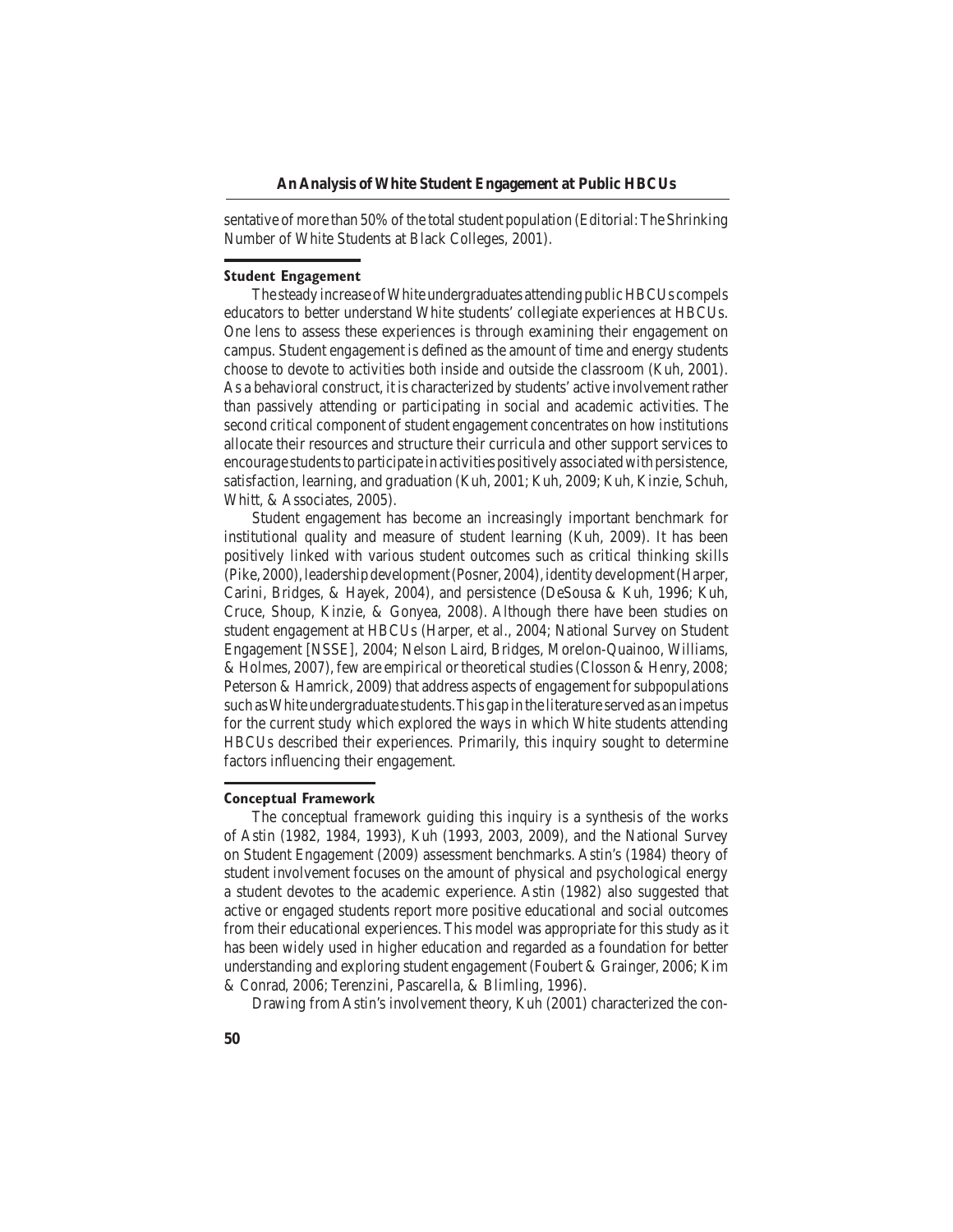cept of student engagement as a reciprocal exchange between the student and the educational institution. Kuh's (1993) notion of seamless learning environments and engagement supports Astin's theory in that it emphasizes the importance of developing educational structures extending beyond the classroom and enabling students to become more involved. While Kuh (2001) parallels the basic tenets of Astin's model, he extends the paradigm and addresses the critical role institutions should play in providing resources and services that encourage student participation. Although student involvement and student engagement are conceptually similar, researchers have highlighted a key qualitative difference—a student can be involved, but not engaged (Harper & Quaye, 2009). For instance, in the context of this inquiry, a White student could be a member of a university-sponsored organization, but not contribute time and effort to important organizational tasks, or take action to experience deeper learning and commitment.

The National Survey of Student Engagement is a well-known instrument used by more than 1,400 diverse postsecondary institutions since 2000 (NSSE, 2009). Undergraduate students voluntarily complete the survey in order for higher education administrators to assess the extent to which students are engaged in educational practices related to high levels of learning and development (Harper, Carini, Bridges, & Hayek, 2004; Kezar & Kinzie, 2006). The benchmarks outlined by NSSE helped to guide the interview protocol for this exploratory study.

Kuh's (2001) conceptualization of student engagement, undergirded by Astin's  $(1984)$  foundational model for student involvement, and the NSSE  $(2009)$  benchmarks for assessing student engagement, collectively, provide a practical framework to examine the collegiate experiences of White, undergraduate students on HBCU campuses. A synthesis of all three was the driving force in developing the primary research question for this study—what factors influence the engagement of White undergraduates attending public HBCUs?

#### **Review of Literature**

The steady enrollment of White students became most apparent on public HBCU campuses (Carew, 2009; Gibson, 2007; Lawson, 2011) as the pressures from desegregation laws became more arduous (Brown, 2002). Data from an NCES report examining enrollment trends at HBCUs indicated that White student enrollments increased from  $181,346$  to  $260,547$  between  $1976$  and  $2001$  (Provasnik, Shafer, & Snyder, 2004). Although White student enrollment increases were modest on public, four-year HBCU campuses—17,410 in 1976 to  $23,144$  in 2001—White student enrollments peaked from 28,000 and 29,000 between 1990 and 1995 (Provasnik, et al., 2004).

Over the past 30 years, the research depicting the characteristics of White students attending HBCUs has been consistent. Brown (1973) found that White students attending HBCUs had limited contact and experiences with Blacks with the exception of school (K-12) and work experiences. Further, students did not report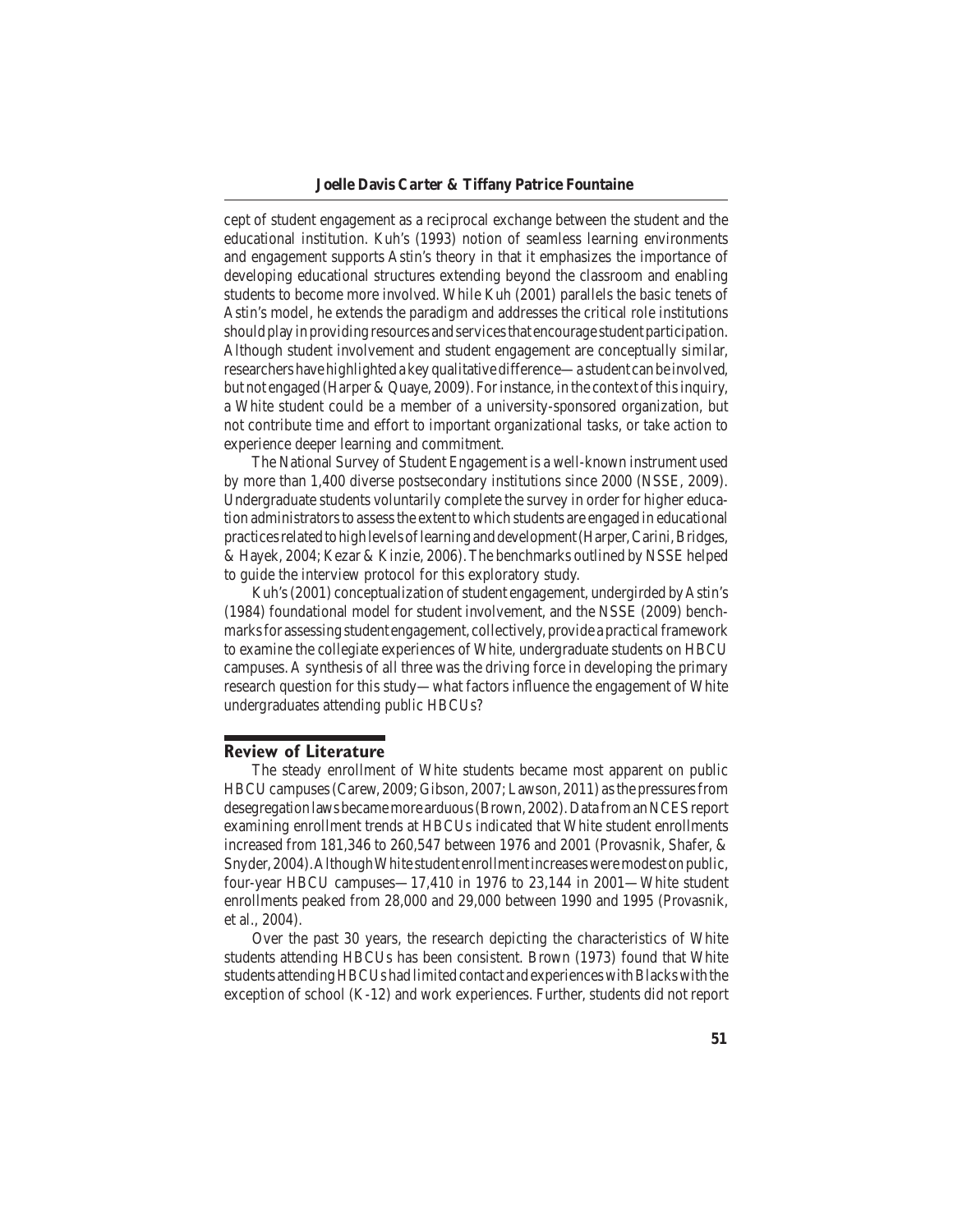any apprehension participating in the classes and voicing their opinions freely. Elam (1978) reported that White students attending HBCUs were older, married, and typically transfer students and former military personnel. The author further asserted that these students were not interested in participating in social aspects of college life and focused on completing requirements for the degree.

Hazzard's (1989) investigation highlighted the characteristics of White students attending HBCUs and emphasized the importance of strategies to increase White student enrollments and establish nurturing campuses for this emerging population. Hazzard (1989) randomly surveyed White students attending five HBCUs in North Carolina to assess their reasons for attending an HBCU. The analysis revealed that the primary reasons were  $(1)$  convenience;  $(2)$  courses and degrees offered relevant to their goals;  $(3)$  low-cost tuition; and  $(4)$  location  $(e.g.,$  proximity to home or work). Similarly, Conrad, Brier, and Braxton (1997) employed a multi-case study design to identify factors contributing to the presence of White students on public HBCU campuses. The findings suggested that the reputation of academic programs followed by financial support and institutional characteristics were key factors in White students choosing an HBCU.

There have also been comparative studies of Black and White students attending both HBCUs and Predominately White Institutions (PWIs). Abraham (1990) assessed the perceptions of White students on Black campuses and Black students on White campuses. Using a similar sample, Wells-Lawson (1994) examined the experiences of Black and White students attending 30 PWIs and HBCUs. The results from both studies varied, but the similarities revolved around issues of  $(1)$ comfort level and ability to discuss race issues, and (2) strong relationships with faculty. Both reported the importance of strong faculty relationships and the ability to speak openly about race relations.

Sum, Light, and King (2004) and Closson and Henry (2008b) demonstrate more contemporary studies employing qualitative approaches to analyze factors that may motivate White students to attend an HBCU and examine issues related to Whites' social adjustment and transition on HBCU campuses. Sum, Light, and King (2004) conducted focus groups with White students attending high schools, community colleges, HBCUs, and PWIs in the state of Mississippi to assess their perceptions of and experiences attending HBCUs. The data showed that the perceptions of the White students attending one State HBCU were favorable; students often referred to their instructors positively and described the coursework as challenging. Closson and Henry (2008b) used a mixed methods design employing focus groups and identity racial scales, (Black Racial Identity Attitude Scale [BRIAS] and White Racial Identity Attitude Scale [WRIAS]), to assess the social adjustments of White students on HBCU campuses. The findings indicated that White students expressed feeling different, but they did not share stories of isolation. The students reported faculty members were approachable and supportive in their academic endeavors.

Although the research on White students attending HBCUs is limited, there is an emerging body of knowledge (Hall  $&$  Closson, 2005; Peterson  $&$  Hamrick,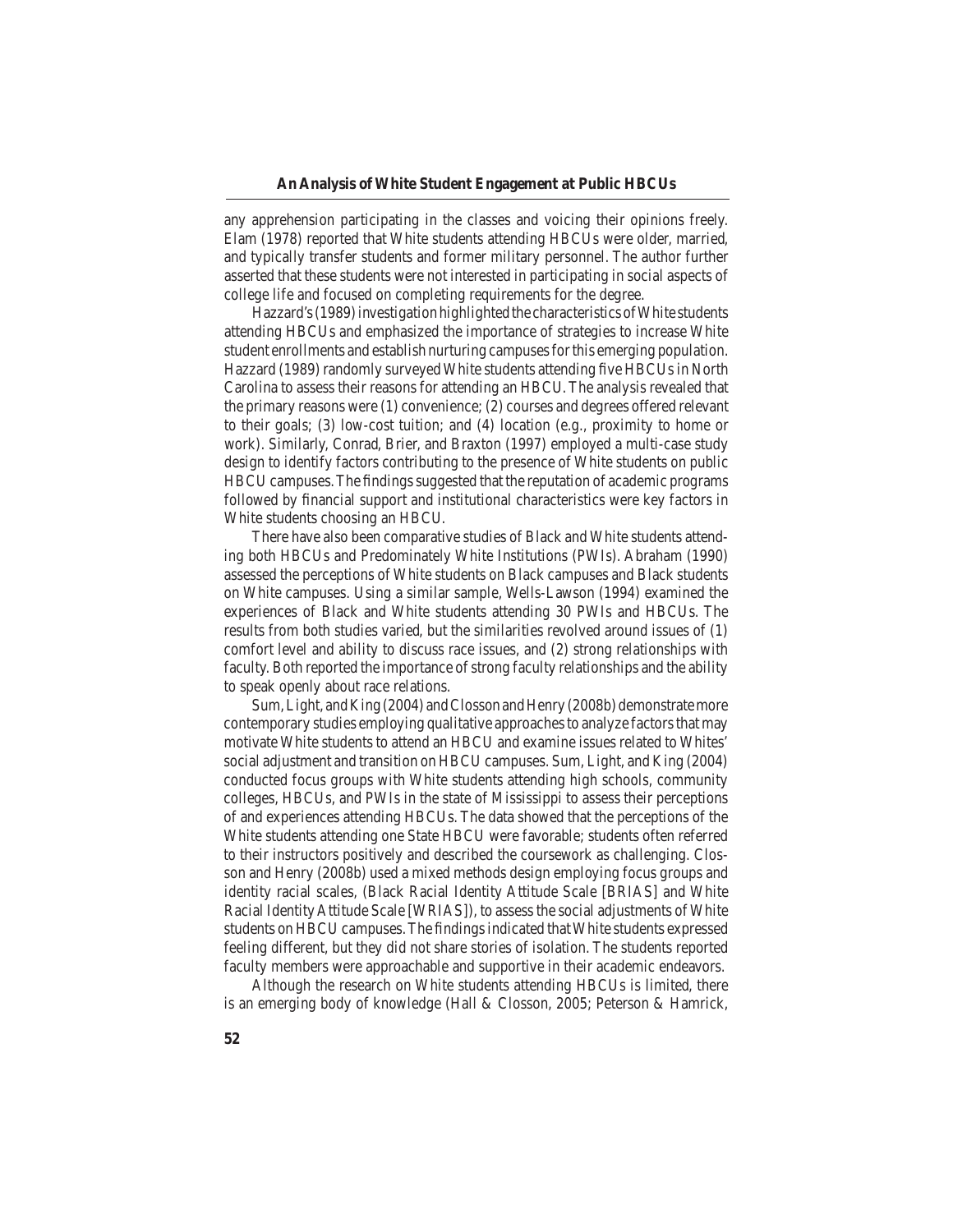2008). Mmeje, Newman, Kramer, & Pearson (2008) postulated that it is imperative for HBCUs to respond to the recent influx of White students to ensure students are fully engaged. The current investigation sought to address this need through examining engagement factors of White undergraduates enrolled at public HBCUs.

## **Methodology**

This qualitative inquiry employed a multiple case study research design to investigate factors influencing the engagement of White, undergraduate students attending two public HBCUs. Each institution, identified with pseudonym institutional names, was considered a comprehensive, regional, public institution, and had undergraduate enrollments over 3,000 students. Heritage University (HU) is located in the mid-Atlantic region, while Gulf Coast University (GCU) is located in the southeastern, coastal region of the United States. The Institutional Review Boards for each institution granted approval for this investigation.

Data were collected through document analysis, a demographic survey, individual interviews, and focus group interviews. The primary data collection points were through individual and focus group interviews and thus the discussion in this article will focus on those two aspects of the data collection and analysis procedures. In addition, each research site campus had administered the National Survey on Student Engagement (NSSE) survey for two or more years.

Through the assistance of campus administrators, purposeful and stratified sampling techniques were employed to identify 22 participants—11 from each institution—to participate. The criteria for selecting participants included that students:  $(1)$  are classified as a sophomore, junior, or senior;  $(2)$  self-identify as White/Caucasian;  $(3)$  returned to the institution in fall, 2009 and/or graduated in December 2009; (4) lived on campus or live within a twenty mile radius to campus if they are commuter students; and  $(5)$  enrolled as full-time.

Once the stratified, purposeful sampling process was completed, eligible students were invited to participate in an on-campus interview. Students received an email invitation to participate in an on-campus individual interview on campus; a \$25 gift card was offered as an incentive. Upon reviewing and signing of a letter of informed consent, each participant completed a brief demographic survey and then engaged in individual interviews for 60-90 minutes. Each interview was recorded on a digital recorder. The investigator also recorded notes and comments throughout the interview sessions.

Focus group interviews were utilized for triangulation purposes and to further explore themes and concepts revealed in the individual interviews. Five to seven students were purposefully selected and invited to participate in a 60-90 minute focus group interview to inquire more about their experiences and engagement specific to each campus. Students who agreed to participate received an email providing details about the study, purpose, expectations, and incentives—light fare to be served during the focus group session.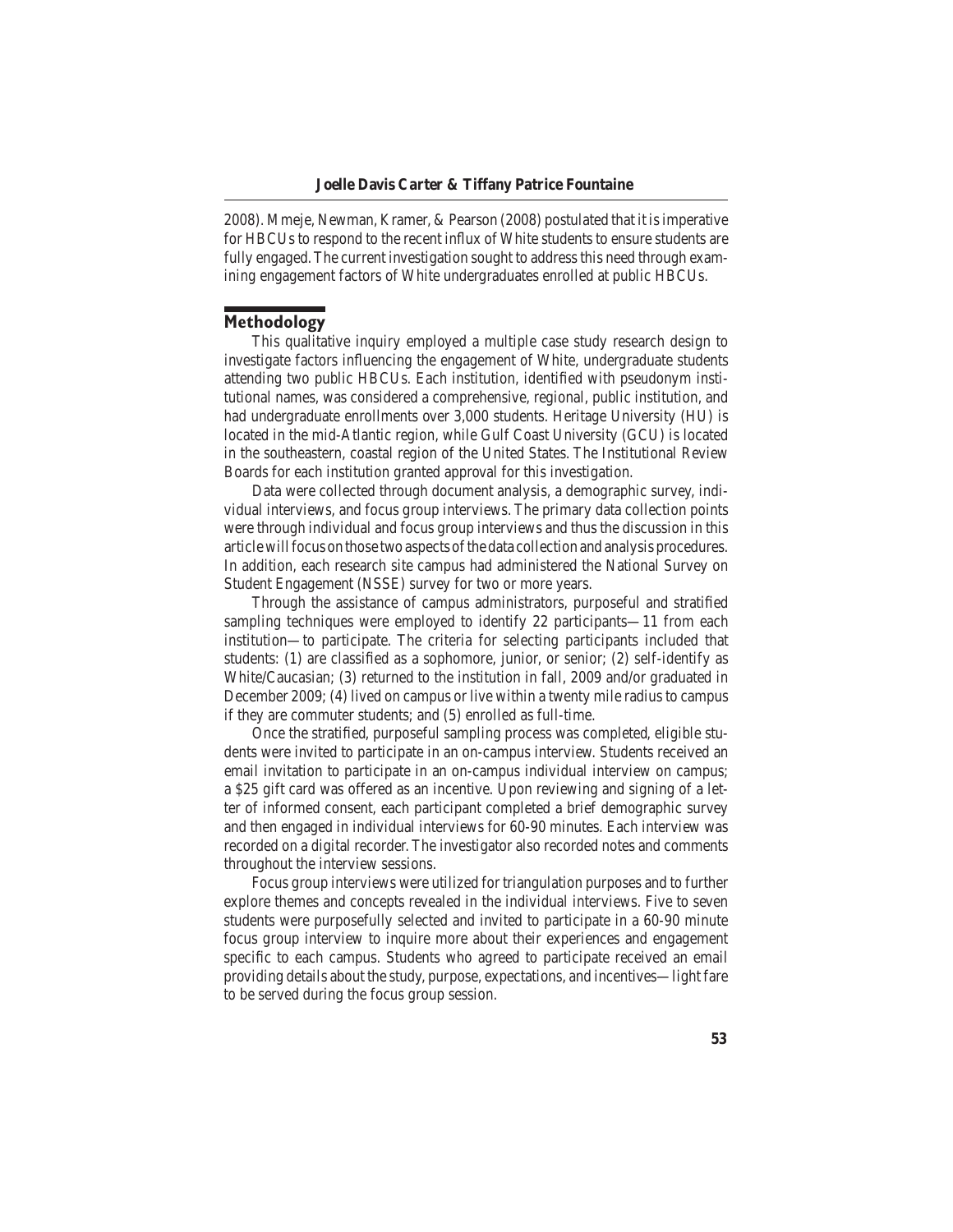The data analysis for this study was an iterative and rigorous process requiring the reading and rereading of transcripts and notes from the interviews, coding and recoding of emerging and constant themes, and the employment of the constant comparative methodology throughout the process. The raw audio files were transcribed by a professional transcription company. Each transcript was uploaded into NVivo 8, a qualitative research software package, used to organize and manage qualitative data for analysis. Spot checking, peer debriefing, and member checking were also used to ensure trustworthiness, credibility, and validity of the data.

## **Findings**

While several themes emerged from the individual campuses, the findings discussed in this article highlight those themes that were apparent across both campuses. The cross-case analysis revealed five common themes as influential factors on the engagement of White, undergraduate students attending public HBCUs:  $(1)$  faculty-student interactions,  $(2)$  staff-student interactions,  $(3)$  involvement in co-curricular activities and programs,  $(4)$  prior college diversity experiences, and (5) first-year experience programs. 

### **Discussion and Implications**

#### **Faculty-Student Interactions**

A consistent and dominant theme from the data was the role and importance of faculty in students' academic lives and adaptation to the HBCU environment. Specifically, participants described HBCU faculty members as the nexus between their academic experiences and co-curricular involvement. Faculty members were oftendescribedas a criticallinkbetweenstudents'experiencesinside andoutside the classroom. Participants articulated that often times their participation in academic organizations or attending programs and lectures outside of class, were a result of a faculty member's announcement during class or faculty individually approaching and suggesting that students attend. Cox and Orehovec  $(2007)$  characterized this type of faculty-student interaction as functional interaction, which typically occurs for a "specific, institutionally related purpose"  $(p. 353)$ . The functional interactions among faculty and students in this inquiry eventually evolved into more meaningful relationships through personal interaction.

Faculty members were also seen as role models and nurturers to students in both personal and professional capacities, and as effective teachers in the classroom setting. These findings are consistent with research studies noting that faculty-student interactions at HBCUs result in positive outcomes such as satisfaction with college (Seidman,2005;Strayhorn,2010),persistence andretention(Pascarella & Terenzini, 2005), and positive mentoring experiences (Strayhorn & Terrell, 2007).

Additionally, there was significant discussion involving the role of HBCU faculty who taught mandatory African American studies courses on each campus.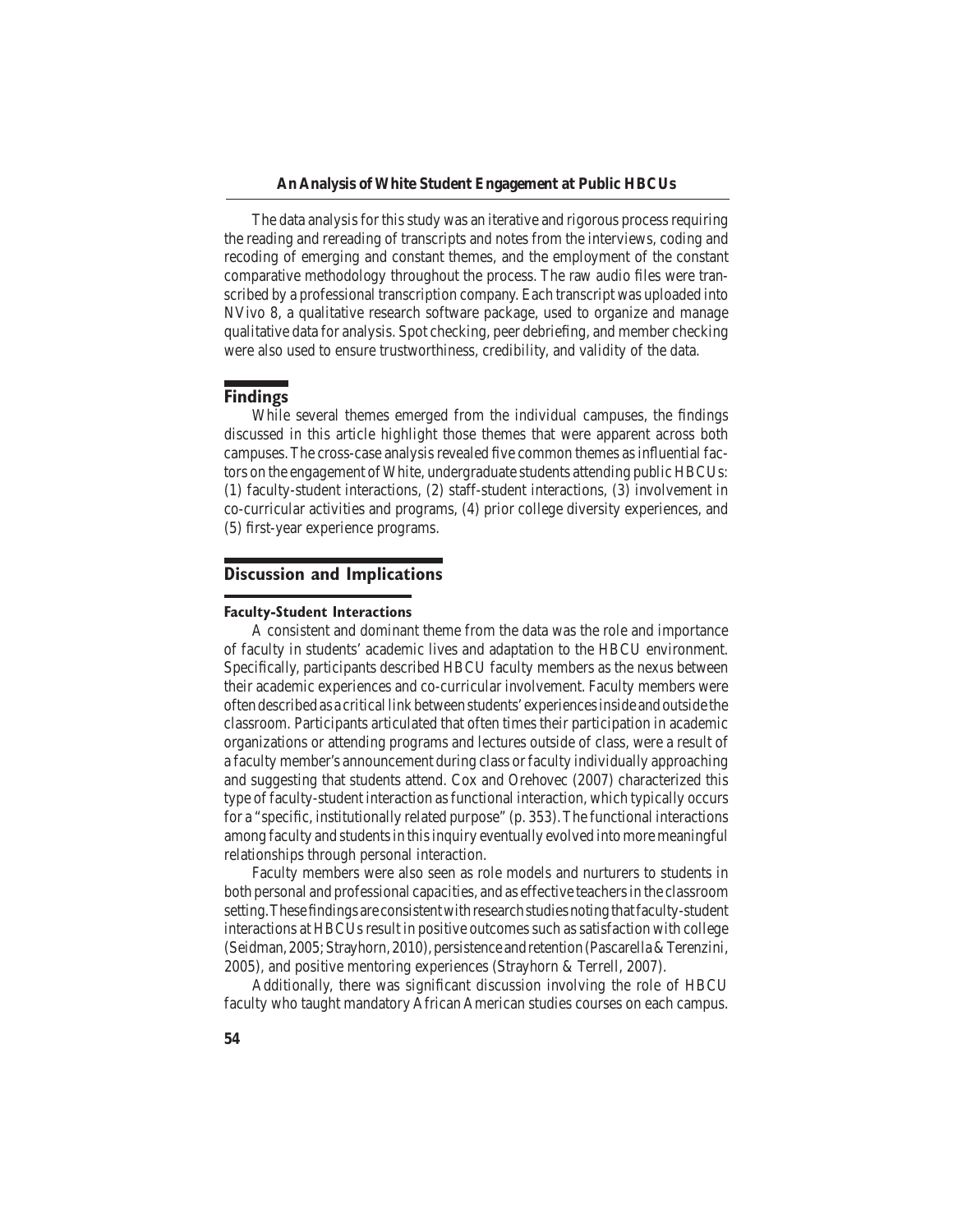The faculty-student discourse and interactions in these classes specifically, were critical to participants' classroom engagement and understanding of the cultural dynamics within an HBCU environment. Gary, a junior HU student shared that he enjoyed learning from different perspectives.

It's[AfricanAmericanhistorycourse] aneducational experience tolearnsomething new-a different point of view. I really like getting into class discussions over issues 'cause you definitely learn a different point of view and a different perspective on issues.

Although the comments were positive overall, there were instances where students indicated they felt uncomfortable or engaged in negative discourse. These experiences ranged from students feeling the instructor caused them to stand out during discussions about race to a Black student confronting a White student about sharing a different perspective on racial issues. Cynthia, a senior GCU student shared the discomfort she felt in an African Diaspora course:

It was African American history. I knew that the content of the class was such as "this is what happened in history because of White people." And I'm a White person, and I'm in the class by myself as the only White person, so I really felt like people were looking at me like I was the one who did this kind of thing-you know, that's what I felt like. It was a difficult class for me to take.

#### **Staff-Student Interactions**

Staff members and administrators, particularly those employed within student affairs units, also influenced the engagement of students in this study. The students believed staff assisted with their transition and success into the HBCU environment. For example, James, a senior accounting major at GCU, characterized positive student support through his interactions with staff in the business school:

It's like at the business school, there's an office for student services, and there's one particular person who is extremely knowledgeable about the coursework, and she is not officially an advisor, but I will definitely see her to help with my planning process to kind of audit my decisions. And then I'll just go to the professor to get the advisement sheet signed so that I can get placed in the classes.

Most significantly, the data also suggested that staff-student interactions impacted both student engagement and disengagement. This variance was evident from the vast differences reported between HU and GCU students as it related to their interactions and engagement with staff. Positive interactions with staff members enabled students to adjust more seamlessly into the university community and focus on their academic studies. The more negative and challenging interactions contributed to a disconnection between the students and university community as well as negative perceptions of administrators from students.

The staff-student interactions finding is parallel with studies emphasizing the importance of the staff role with student transition and engagement on college campuses (Flowers, 2003; Kuh, 2009). However, this finding is also contradictory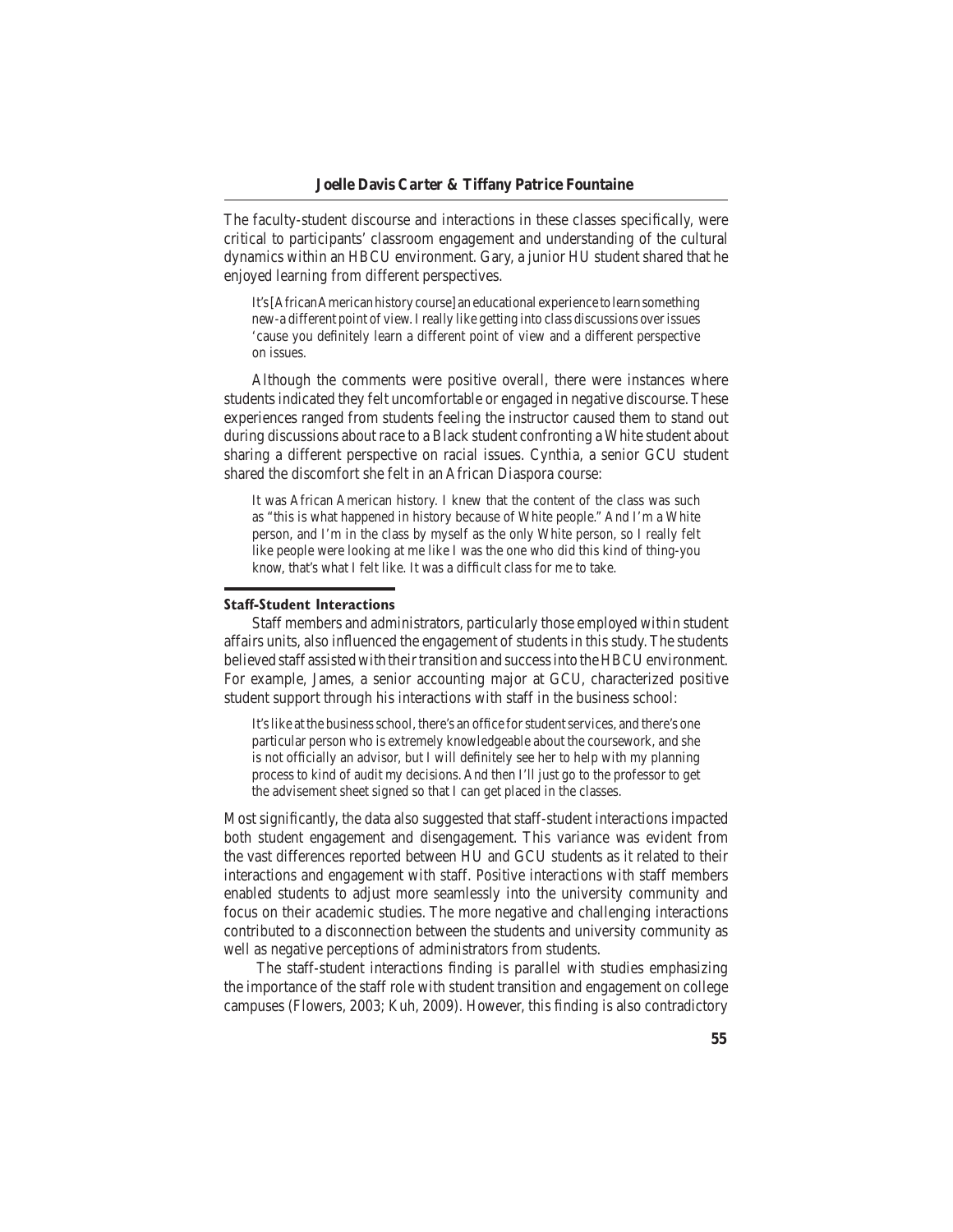to certain aspects of research examining the role of HBCU student affairs professionals and their positive influences on students (Hirt, Strayhorn, Amelink,  $\&$ Bennett, 2006). In the current study, staff members and administrators were critical in linking students and institutional resources. This was definitely the reality for White students on the GCU campus. However, on the HU campus, student affairs professionals did not have a similarly strong presence in the experiences of White students which contradicts some research characterizing HBCUs as havens for "cultivating a culture of affirmation, aspiration, and achievement" (Bridges, Kinzie, Nelson-Laird, & Kuh, 2008, p. 232).

#### **Involvement in Student Organizations**

Research has also shown that student involvement and participation in activities such as athletics and Greek life assist with transition and success on campus (Kuh, Hu, & Vesper, 2000; Terenzini, Pascarella, & Blimlings, 1996). Similarly, in this study, student organizations and university-sponsored programs such as the university band, baseball team, Navy Reserve Officer Training Corps (NROTC), and the student government association also served as a conduit for White student engagement. In fact, at GCU, two participants expressed that the NROTC was an integral component in their successful transition and deeper immersion into the university community. Ted and Larry shared similar sentiments as they reported on the benefits of being a part of the NROTC:

*Ted*: I mean being in the unit has actually helped me become more open with people on campus because you are dealing with people on a daily basis. They put you in situations where you are doing concessions [during athletic events], you're doing parking for special events where you gotta deal with that kind of thing and make sure you grow up.

*Larry*: It definitely helped with diversity, not really diversity but to show that a non African American student can really be a part of the university. NROTC helped with that a lot 'cause I was forced to interact with certain individuals and build those connections and a lot of people I guess were kind of stand-offish towards non-African American students, but because I'm required to talk to them they have to get to know me at some level, and I'm a decent guy. I'm real...

The impact of student organizations and university-sponsored programs is a compelling finding and it demonstrates how White undergraduate students connected with an academic or department organization as a means to connect with faculty, peers within the department, and develop their networking skills through professional committees and boards. Further, students affiliated with universitysponsored programs appeared to develop strong relationships with their peers within programs such as the band and athletics. These relationships often times resulted in the creation of a community or subculture for student participants and as an effective means for them to navigate through the campus.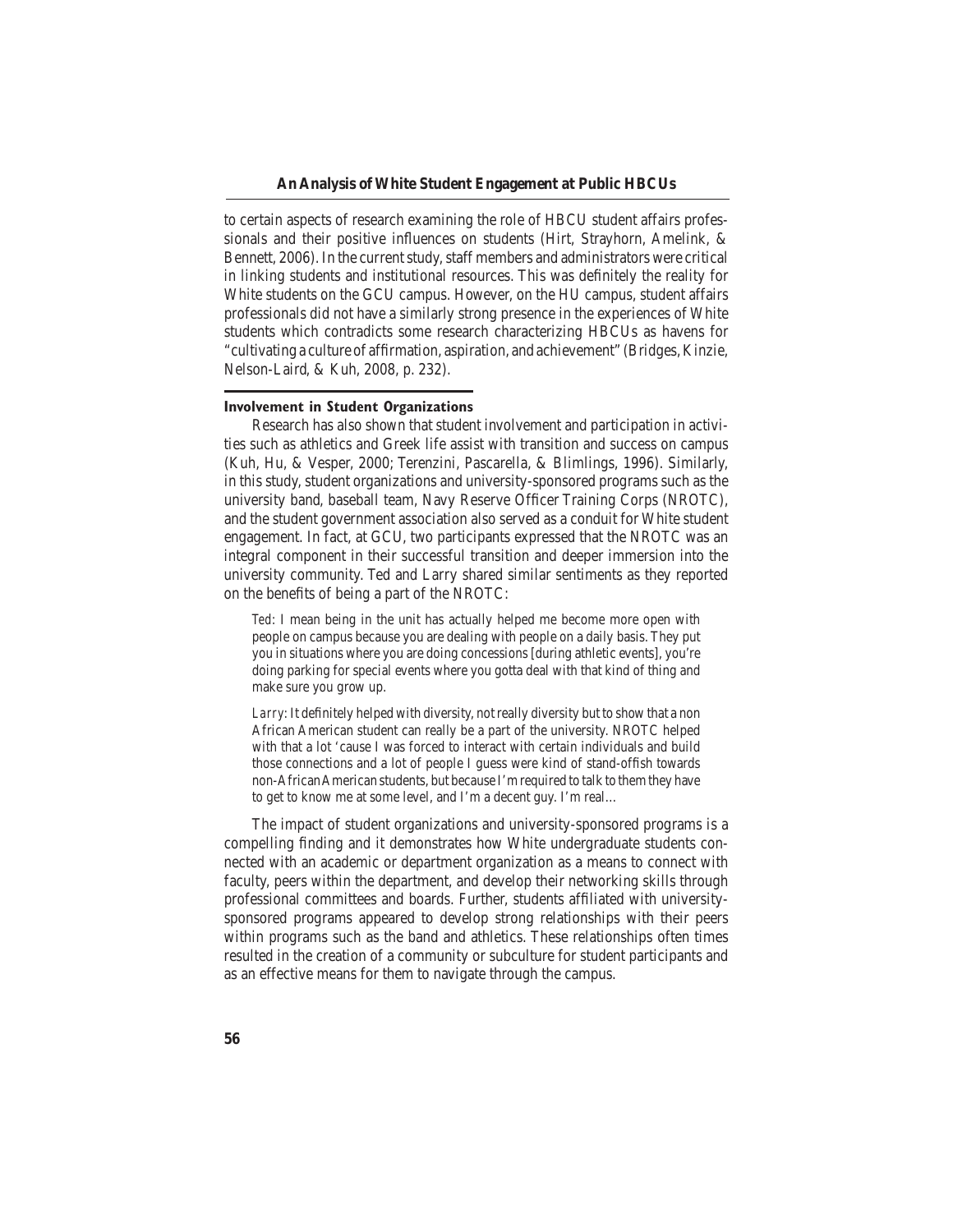#### **Prior Diversity Experiences**

Participants' experiences prior to entering college was also a salient theme in this investigation. Essentially, the level of past experiences within diverse environments and interaction with students from diverse populations influenced participants' ability to engage. When asked to rate the diversity in their high school on a scale from no diversity to highly diverse, more than half of the participants indicated that their high school populations were somewhat to highly diverse. Researchers (Hall, 2009; Hurtado, Engberg, Ponjuan,  $&$  Landreman, 2002) found that the more students are engaged with diverse peers prior to entering college, the more likely they are to be open to and to hold diverse viewpoints. In this investigation, participants from both institutions described examples of how their childhood neighborhoods or co-curricular activities such as little league sports and girl scouts groups, enabled them to adjust and to transition into the public HBCU environment. Consistently, participants made statements such as "I get along with everyone 'cause I grew up with Black people" or "My neighborhood was diverse and the community was very receptive to people from different environments" and especially, "I grew up in a place where I was the only White so I am used to this [environment]."

This finding also bears significance because it revealed the level of diversity that exists within White undergraduate students as a subpopulation. Within this study, White undergraduates possessed multiple identities and assumed various roles in their personal lives. Some students were parents, veterans, student athletes, and gay, lesbian, bisexual and transgender (GLBT) students. Other student participants indicated they were from low socioeconomic backgrounds and grew up in predominately African American neighborhoods as children. Essentially, all of these various experiences influenced how students became involved and engaged on campus.

#### **First-Year Experience Programs**

First-year programs on the HU and GCU campuses played a significant role in the engagement and transition of White students. In some form, both GCU and HU have first-year experience programs with the primary goal of introducing students to thecampuscommunityandprovidingsupportforstudentstosuccessfullynavigatethe campuses. The GCU students, in particular, referred to their experiences in the new student orientation program and first-year experience seminar as vital components in their adjustment to campus and introduction to opportunities for engagement. In particular, one participant, Larry a senior electrical engineering major attending GCU, reported appreciating and learning from theAfrican rituals and familial values incorporated into the new student orientation program. He stated:

One of my first impressions when I first got here during new student orientation was there was a ceremony and a lot of faculty were there. Everybody was there and it was an African ritual where you become part of the family. You do this dance, you sing a song, you walk through the arch, you shake everybody's hands, and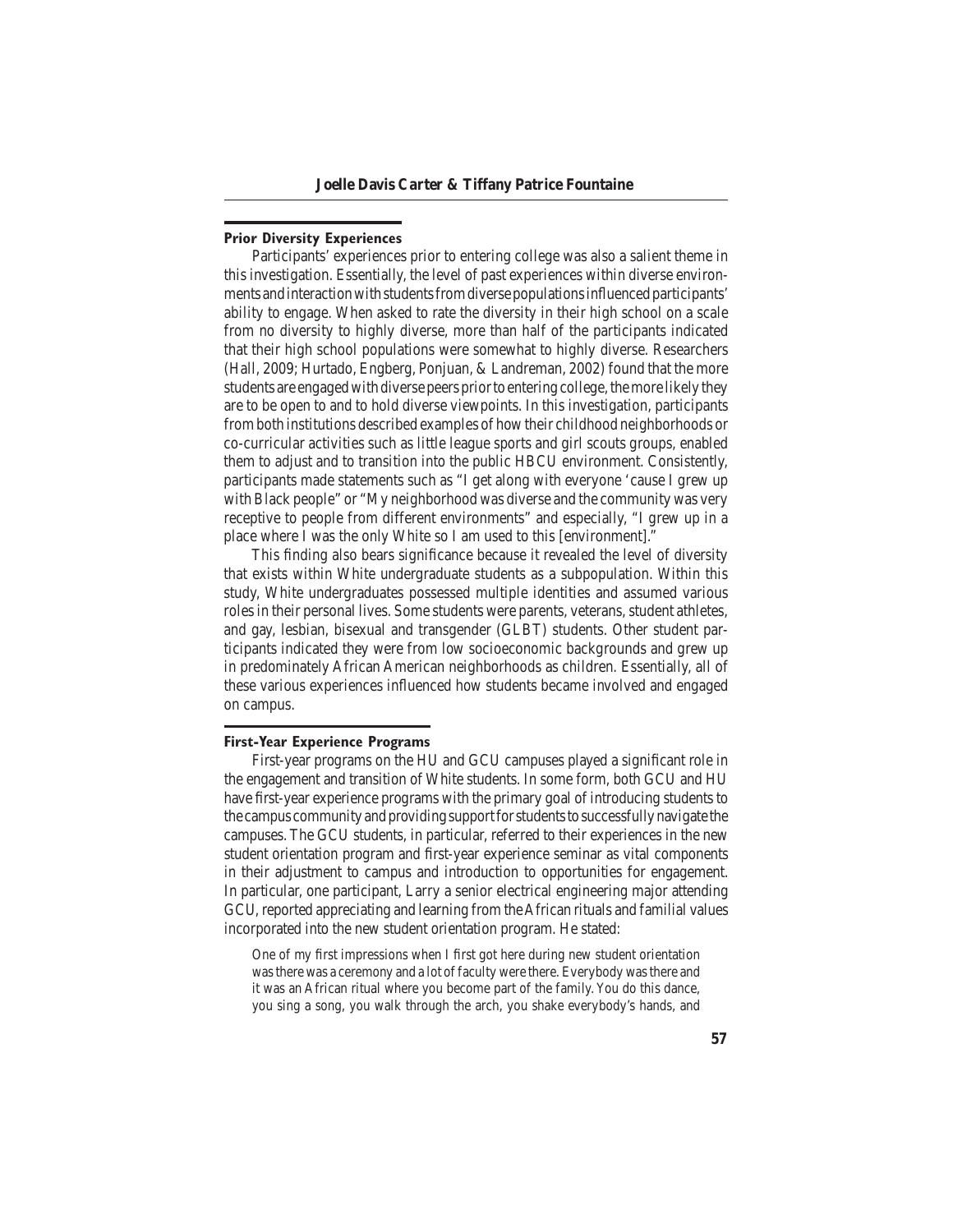for some parts in there it was like it did not matter what race or religion you are. You're part of the family now. For some reason that stands out [for me].

 HU students described new student orientation asinformative, but in contrast to GCU participants, HU students often times felt the program to be overwhelming due in part to their perceived lack of organization and coordination. In fact, none of the HU participants alluded to the existence of a first-year experience seminar. Subsequently, HU students did not discusstheir involvement in high impact activities derived from the first-year seminar. It is not clear from this inquiry if the HU first-year seminar was an influential factor to the engagement or disengagement of White students.

#### **Conclusions and Recommendations**

Student engagement occurred on both the HU and GCU campuses. Based upon factors identified in the literature and the findings from this study, the researcher drew three primary conclusions related to the engagement of White undergraduates attending public HBCUs.

First, student interactions with faculty and staff are critical to the engagement of White undergraduate students. Second, race matters. Although, there were no reported overt acts of racism, participants suggested they were at times reminded of their Whiteness. Third, in this study student engagement was a reciprocal relationship that was driven by participants' awareness and utilization of available resources and opportunities.

#### **Student Interactions with Faculty and Staff**

In this study, the commitment of HBCU faculty and staff to students both inside and outside the classroom was consistent with the depictions of faculty and staff in previous studies as effective teachers, role models and nurturers, and mentors (Nelson Laird et al., 2007; Strayhorn & Terrell, 2007). Participants consistently mentioned the benefits of faculty approachability and emphasized their ability to explore their support and advice on career guidance and personal issues. As a result, it could be assumed that the role of HBCU faculty is just as significant for White students as it is for African American students.

This finding also has implications for the influence of interracial interactions between faculty and students and raises equally important questions regarding the impact of race on faculty-student interactions at HBCUs. For example, the investigation's findings do not reveal if either the race or ethnic background of the faculty member or if the frequency of interaction influenced the engagement of White undergraduate students. Information related to the race and ethnicity of faculty members was only ascertained if the participants voluntarily shared it through the interviews. In a few cases, students discussed their discomfort discussing race or controversial topics in classes taught by White professors. These particular incidents provided some insight into the role same-race as well as different-race dynamics play in the experiences of White students in an HBCU environment.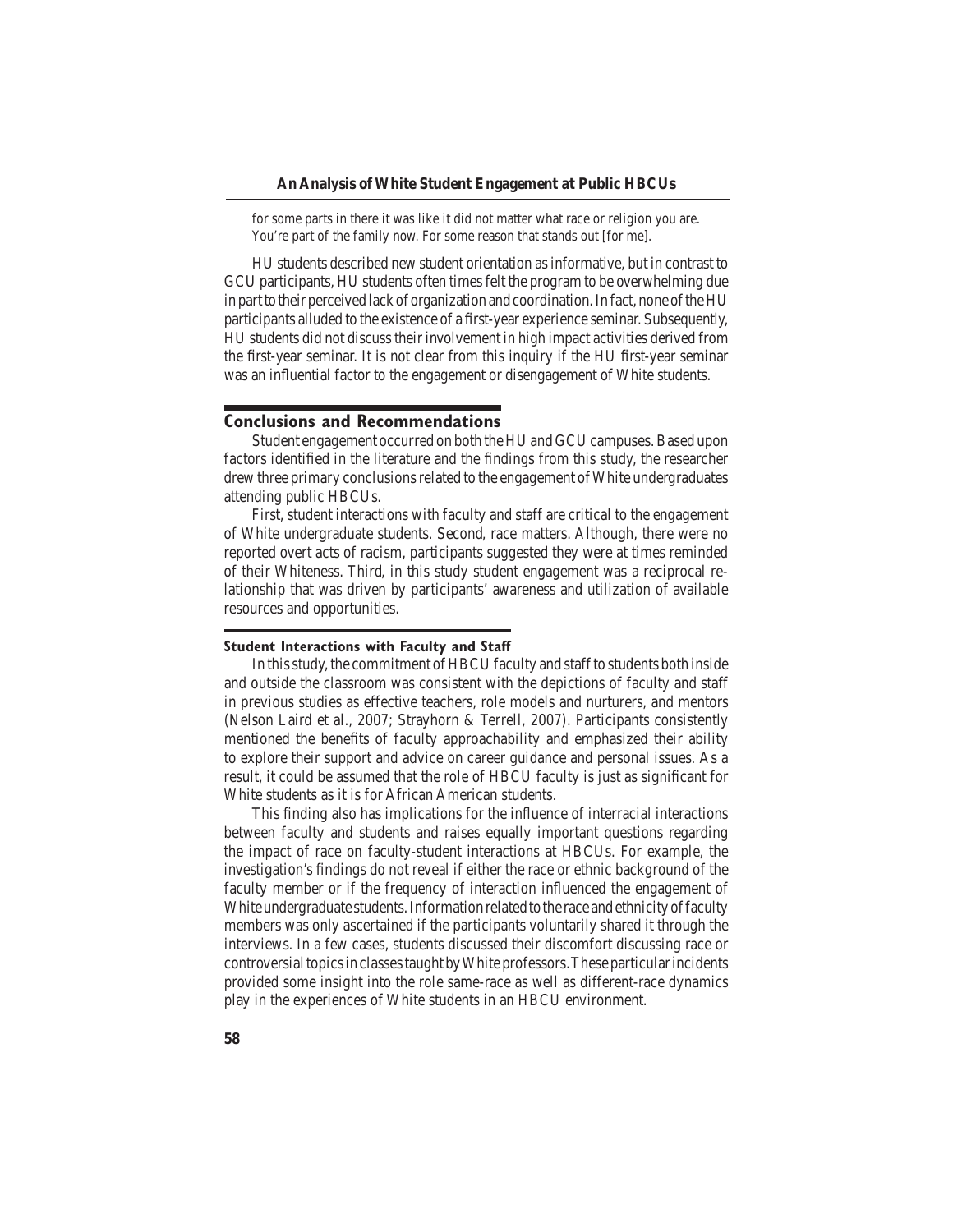#### **Race Matters**

Race matters on HBCU campuses. Participants in this study clearly recognized that their experiences did not occur in a vacuum and that their race, whether perceived positively or negatively, influenced the manner in which they engaged and experienced the HBCU environment. In this investigation, the impact of race was more poignantly demonstrated in participants' diverse experiences prior to coming to college, through the manner in which participants interacted with diverse peers, how participants contextualized their White identity, and through participants' hypervisibility (Peterson  $&$  Hamrick, 2009) in the classroom.

 Those participants that indicated their transitions into an HBCU environment were seamless, more often than not credited their prior diverse experiences. For example, Brett, a GCU student, believed his diverse childhood community and his previous military experience contributed to his adapting in an HBCU setting. Jeremy, for instance, originally did not even know HU was a predominantly Black institution. Jeremy perceived some incoming first-year HU students saw him as a threat and wondered why he was there. Although he had been challenged by other students' perceptionsofhim,Jeremycontinuedtobuildrelationshipsandengagedwithstudents at HU. He believed that his interaction with others was natural for him and he felt much more comfortable on campus as a White student in an HBCU setting.

White identity development offered a third example of the complexity of race in the context of this inquiry. For example, Larry shared that his experiences at GCU helped him understand racial inequity in a different manner. He witnessed first-hand Black students being treated differently when attempting to gain entry into social clubs in the community or even in instances when Black students were racially profiled and stopped by police. However, Larry contended that even with the overt acts of racism he witnessed, he should not have to bear the responsibility to be apologetic or make accommodations to the Black race. Essentially, Larry was able to see and even appreciate the impact of discrimination and racial inequity. However, Larry had not internalized his White privilege and the advantages his Whiteness afforded him (McIntosh, 1998).

The relevance and significance of race within the HBCU setting creates opportunities for innovation and presents challenges with regards to sustaining institutional traditions and norms. The pronouncement of race has a direct impact on the manner which White students perceive themselves and others, including non-White faculty, staff, and students on campus. If there is a degree of comfort felt by White students, both socially and academically, they may find themselves more eager and apt to participate in difficult class discussions and explore further ways to become optimally engaged. Conversely, if the HBCU environment is not perceived as inviting through its institutional factors such as faculty and staff, or even its facilities, White students may elect to be more limited in their engagement by focusing solely on their academics and engaging with faculty who are pertinent to their academic success.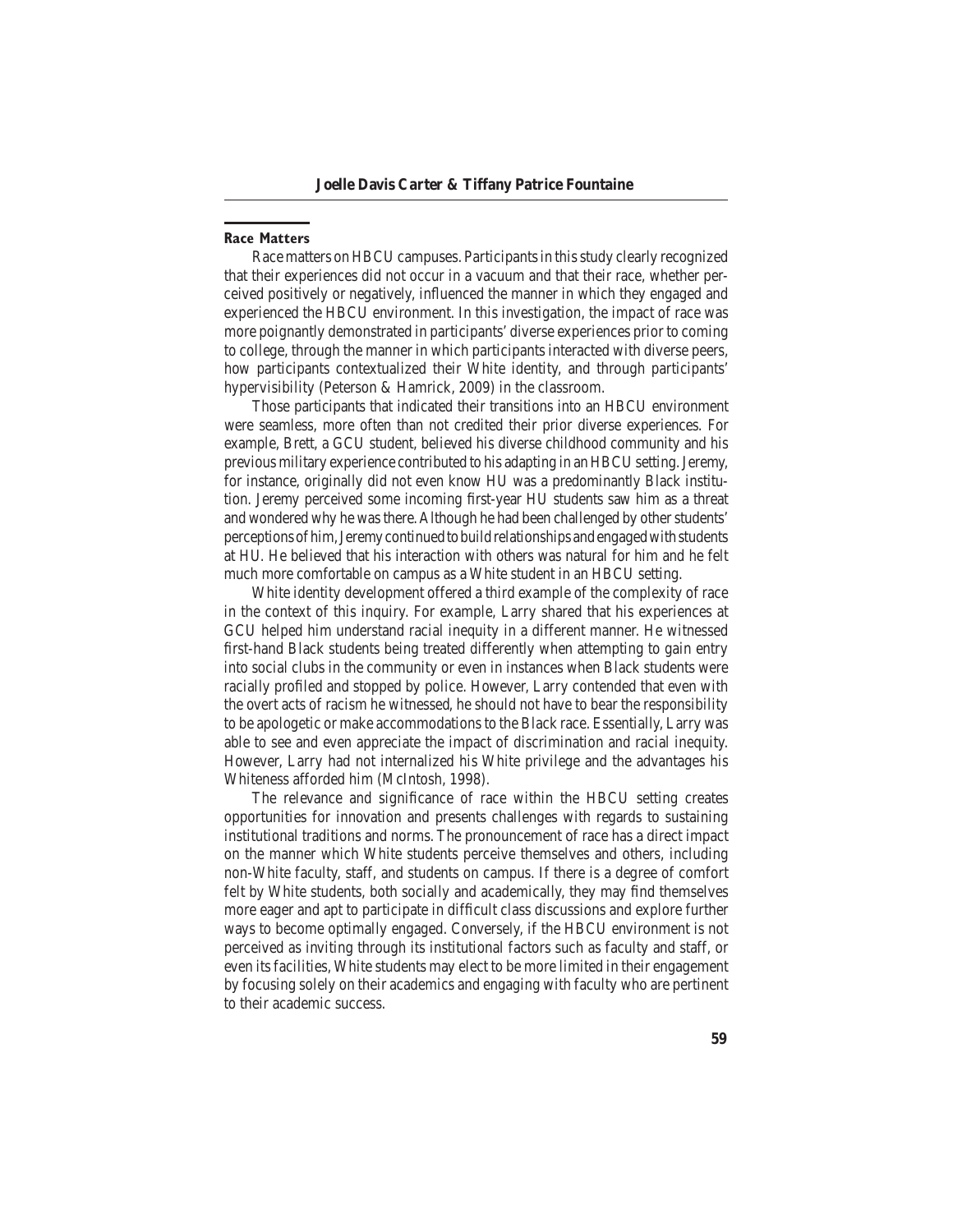#### **Student Engagement, A Reciprocal Relationship**

This investigation provided evidence that student engagement occurs differently on different campuses for different students. In this inquiry, the researcher characterized and defined engagement as two distinct conditions—limited or extended. These modes of engagement were predicated on the level of intentionality and effort of both the institution and the students. Extended engagement was a condition where the effort and energy of both the individual and the institution were mutual and students tended to have multiple engagement experiences. Such behavior was apparent on both campuses but among more students on the GCU campus. As extended engagers, there were more examples and instances of students interacting with faculty members, actively participating in group projects with diverse peers, joining student organizations (academic and social), attending campus-wide events, and pursuing internships and research opportunities.

Limited engagement was a condition where the intentionality and effort to engage more heavily relied on one party, either the institution or the student. Under this condition, students tended to experience engagement unilaterally. The HU campus is an example of where this was the level of student engagement for most participants. For instance, if a student made a strong connection with a faculty member through a history class, he or she tended to talk or interact with this particular faculty member more frequently. The interaction with faculty may have even resulted in the student's joining a departmental history club or attending a departmental lecture. Essentially, the student's engagement was relegated to interaction with one specific faculty member, in one specific department, and participating in activities in one particular area.

## **Recommendations for Practice and Research**

#### **Recommendations for Practice**

Future practices and implementation strategies to enhance White student engagement can be guided by research further examining the influence of student interactions with faculty and staff, race, and the reciprocity of student engagement. Specifically, strategies to strengthen engagement in the classroom and increase opportunities for extended engagement could be particularly effective. Practice and programs can also be shaped by expanding the examination of faculty-student interactions as well as faculty's direct involvement in activities internal and external to the classroom setting. HBCUs should identify meaningful ways to involve faculty in recruitment as well as first-year initiatives, such as first-year seminar and mentoring programs. HBCUs might also consider creative and intentional ways to encourage faculty participation, and even leadership, in college activities such as departmental organizations, orientation, andreceptionstoestablish aneven stronger presence in the university community.

As a teaching practice, faculty can increase students' capacity to learn from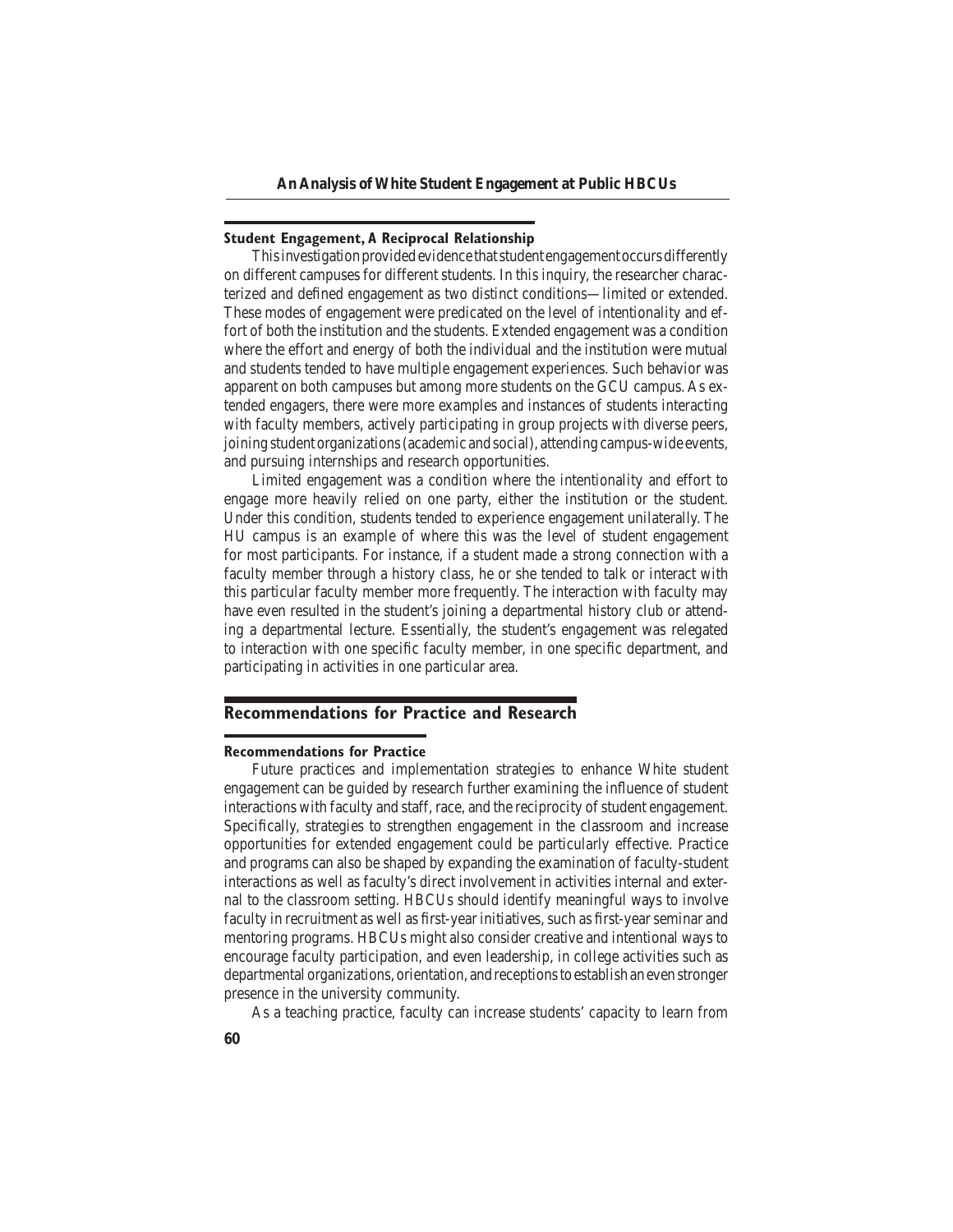diverse perspectives through interactive teaching methods and intentional efforts to meet with students individually or in dyads to discuss complex issues outside of class. Emphasizing and utilizing active and collaborative-learning strategies could be highly effective in classes concentrating on diversity topics or in mandatory courses such as African-American studies.

Finally, it was evident that the process of raising the awareness of staff and administrators can result in positive experiences for both the students and personnel. Closson and Henry (2008a) argued that "it could be worthwhile for HBCU personnel to explore and enhance their own multicultural consciousness so that they can model effective racial discourse, authentic multicultural relationships and social justice values" (p. 532). With this in mind, White students at HBCUs should be encouraged to participate in existing organizations or invited to create their own around social and academic interests. White students should also be recruited and encouraged to participate in key university-wide programs, such as new student orientation and hold key leadership positions in clubs and organizations.

#### **Recommendations for Future Research**

 The researchers note the smallsample size and convenience sampling technique are limitations to this investigation. In general, samples for qualitative studies are generally much smaller than those used in quantitative studies (Ritchie, Lewis,  $\&$ Elam, 2003). This study is concerned with meaning and not making generalized hypothesis statements. In addition, because qualitative research is very labor intensive, analyzing a large sample is very time consuming and often simply impractical. Future research should consider examining this topic from a mixed methods or quantitative approach. A larger sample size, along with the inclusion of additional demographic variables (e.g., income, parent's ethnicity) may yield an improved understanding of the five themes raised in this study or identify additional salient themes.

Future research may also advance this topic by utilizing different research designs and methodological approaches such as an ethnographic study. An ethnographic approach would provide an opportunity to examine White student engagement on HBCU campuses over time. Future researchers may consider living or working directly with a small cohort of diverse students over a semester or academic year to examine how race influences the identity development.

 The research can also be broadened by examining the frequency and quality of student interactions with faculty and staff, how the study of students'Whiteness and White identity development (Helms, 1994) can be used to shape their meaning of race and those of other students. An investigation that offers an examination of student engagement of both Black and White students within an HBCU setting may yield data to determine any significant differences and similarities in student experiences. Such an analysis may also provide results to inform perceptions students have of each other and how these perceptions shape interactions between diverse peers and their overall college experiences. Other possibilitiesforfuture research could include comparative studies of White and non-White students, such as Latino/a students.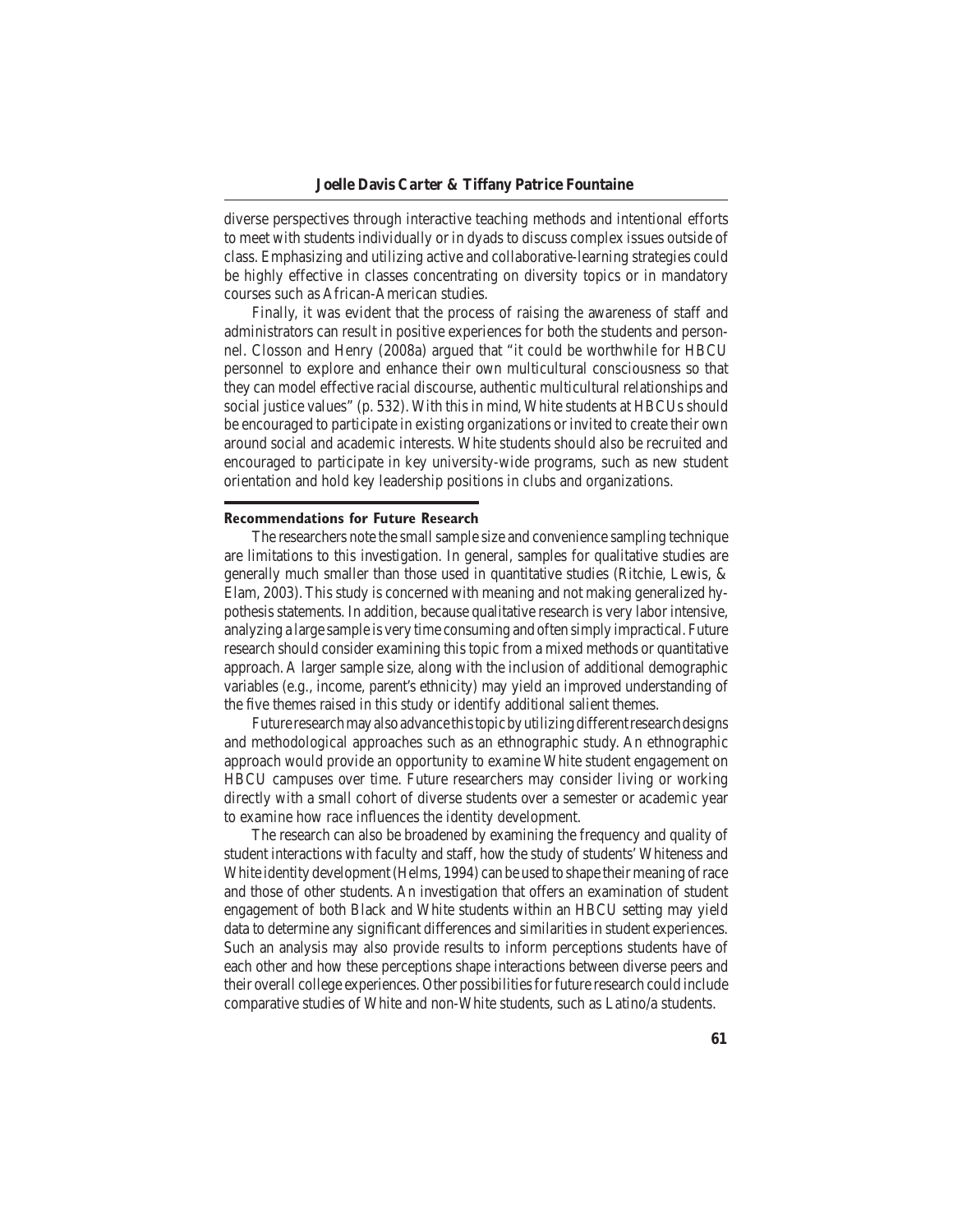## **Conclusions**

Students are drawn to and succeed in environments where they see themselves reflected in powerful ways and perceive themselves as key members of the educational community (Tatum, 2005). The participants in this study elected to attend HU and GCU for various reasons and their engagement experiences varied as well. Collectively, these students felt they learned more about themselves and their Whiteness, and the diverse perspectives of other students. As the landscape of public HBCUs transforms as a result of increasing diversity, so do the lives of the students enrolled in them. This transformation includes various experiences and, for White students, it can be facilitated through interactions with faculty and staff, prior college diversity experiences, involvement in co-curricular programs, and first-year experience programs.

The 22 participants in this study join a growing population of White undergraduate students attending HBCUs that report not only quality educational opportunities but, in some instances, life-changing experiences. Specifically, experiences provide more insight into how students such as Joshua Packwood, the first White valedictorian from Morehouse College, and Elisabeth Martin, the first White university queen at Kentucky State University, decided to attend an HBCU and, more importantly, identify ways to become engaged and integral members of the university community. The increasing diversity on HBCU campuses and academic success of all students within these environments place HBCUs in a unique and favorable position to respond.

#### **References**

- Abraham, A. (1990). *Racial issues on campus: How students view them.* Atlanta, GA: Southern Regional Education Board.
- Adrisan, L. (2005). The changing face of Black institutions. *Minority Engineer*, 45-46.
- American Association of University Professors. (2007). *Historically Black Colleges and Universities: Recent trends.* Retrieved on October 8, 2007 from http://www.WUp. org/WUP/comm/rep/HBCUTrends.htm?PF=1
- Astin,A.W.(1982).*Minorities in American higher education: Recent trends, current prospects, and recommendations*. San Francisco: Jossey-Bass.
- Astin, A.W. (1984). Student involvement: A developmental theory for higher education. Journal of College Student Development, 25(4), 297-308.
- Astin, A.W. (1993). What matters in college? Four critical years revisited. San Francisco: Jossey-Bass.
- Brown, M. C. (2002). Good intentions: Collegiate desegregation and transdemographic enrollments. The Review of Higher Education, 25(3), 263-280.
- Bridges, B. K., Cambridge, B., Kuh, G. D., & Leegwater, L. H. (2005). Student engagement at minority serving institutions: Emerging lessons from the BEAMS project. In G. H. Gaither (Ed.), *What works: Achieving success in minority retention. New directions for institutional research* (pp. 25-43). San Francisco: Jossey-Bass.
- Brown, C. I. (1973). *The White student on the Black campus*. Atlanta, GA: South Regional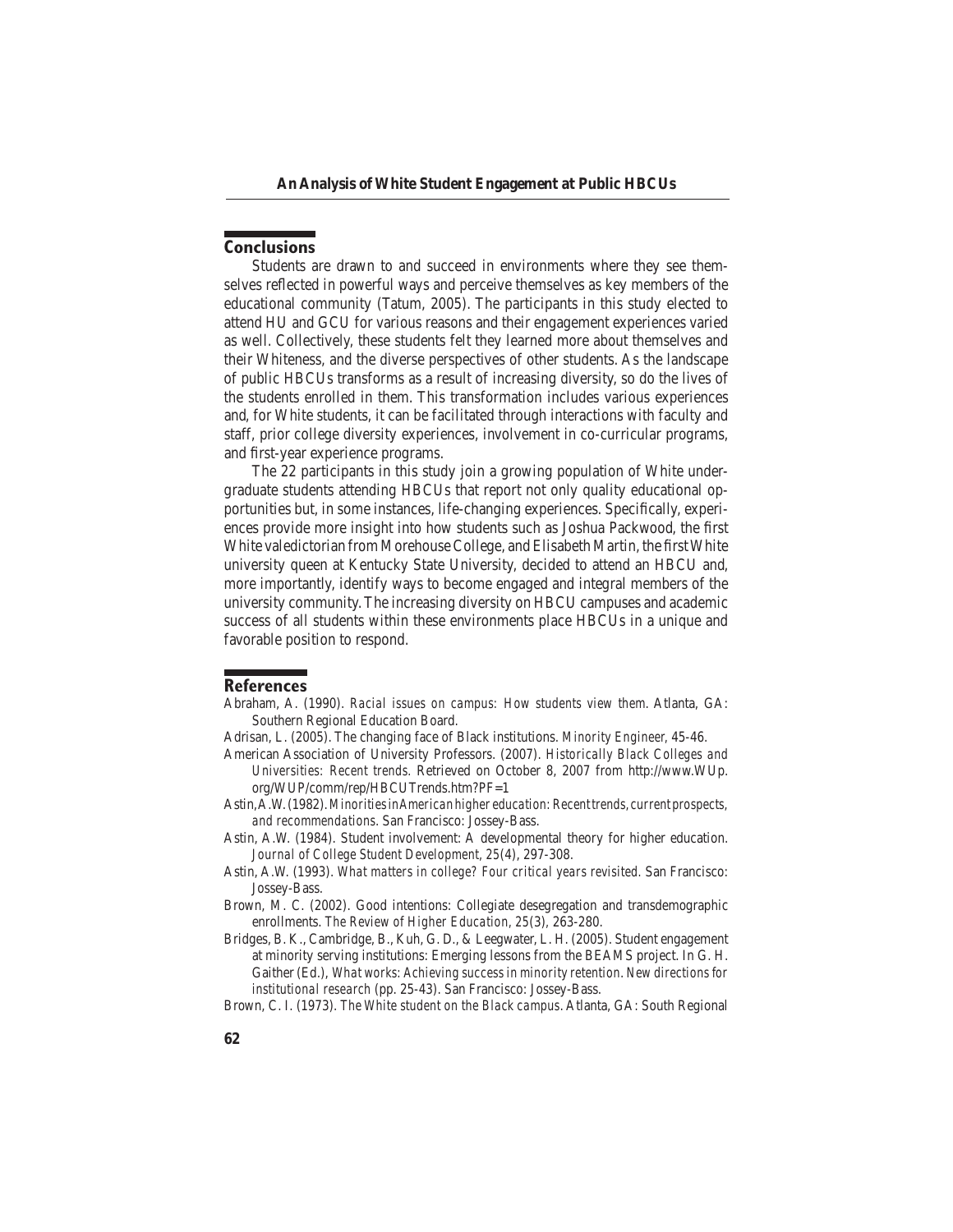Education Board.

- Burton, N. (2011). *Black colleges actively recruiting nonblack students*. Retrieved January 16, 2012 from http://www.theroot.com/buzz/black-colleges-actively-recruiting-nonblack-students (August 18, 2011).
- Cabrera, A. F., Nora, A., Terenzini, P. T., Pascarella, E. T., & Hagedorn, L.S. (1999). Campus racial climate and the adjustment of students to college: A comparison between White students and African American students. *Journal of Higher Education, 70*(2), 134-157.
- Carew, E. (2009). Diversity increases at public historically Black colleges. *The Chronicle of Higher Education.*RetrievedFebruary,2010fromhttp://chronicle.com/article/Diversity-Increases-at-Publ/48410.
- Closson, R., & Henry, W. (2008a). Racial and ethnic diversity at HBCUs: What can be learned when Whites are in the minority? *Multicultural Education*, 15(4), 15-19.
- Closson, R., & Henry, W. (2008b). The social adjustment of undergraduate, White students in the minority on a historically Black college campus. *Journal of College Student Development, 49*(6), 517-534.
- Conrad, C. F., Brier, F. M., & Braxton, J. M. (1997). Factors contributing to the matriculation of White students in public HBCUs. *Journal for a Just and Caring Education*, 3(1), 37-63.
- Cox, B., & Orehovec, E. (2007). Faculty-student interaction outside the classroom: A typology from a residential college. The Review of HigherEducation, 30(4), 343-362.
- DeSousa, J., & Kuh, G. (1996). Does institutional racial composition make a difference in what black students gain from college? Journal of College Student Development. *37*(3)*,* 257-267*.*
- Editorial: The shrinking number of White students at Black colleges. [Editorial]. (2001). *Journal of Blacks in Higher Education, 31, 8-11.*
- Elam, A. M. (1978). Two sides of the coin: White students in Black Institutions. *Journal of the National Association of Women Deans, Administrators and Counselors, 41(2), 37-60.*
- Fleming, J. (1984). *Blacks in college: A comparative study of students' success in Black and in White institutions*. San Francisco: Jossey-Bass.
- Flowers, L. A. (2003). Differences in self-reported intellectual and social gains between African American and White college students at predominately White institutions: implications for student affairs professionals. *NASPA Journal, 41*(1), 68-84.
- Flowers, L.A., & Pascarella, E.T. (1999). Does college racial composition influence the openness to diversity of African American students? *Journal of College Student Development, 40*(4), 405-417.
- Foubert, J. D.,  $\&$  Grainger, L.U. (2006). Effects of involvement in clubs and organizations on the psychosocial development of first-year and senior college students. *NASPA Journal, 43*(1), 166-182.
- Gibson, C. (2007). Black colleges seeking new minorities: Universities now recruiting Latinos. *ABC World News Online*. Retrieved from http://abcnews.go.com/WN/ story?id=3170482
- Goggins, K. (2007). Door open for Whites at Black colleges. *NAFEO News and Events*. Retrieved August 15, 2007 from http://www.nafeo.org/ap.php
- Hall, W. (2009). A tale of two groups: Differences between minority students and nonminority students in their predispositions to and engagement with diverse peers at a predominately White institution. Unpublished dissertation. UMI 3391235.
- Hall, B., & Closson, R.B. (2005). When the majority is the minority: White graduate students' social adjustment at a historically Black university. *Journal of College Student*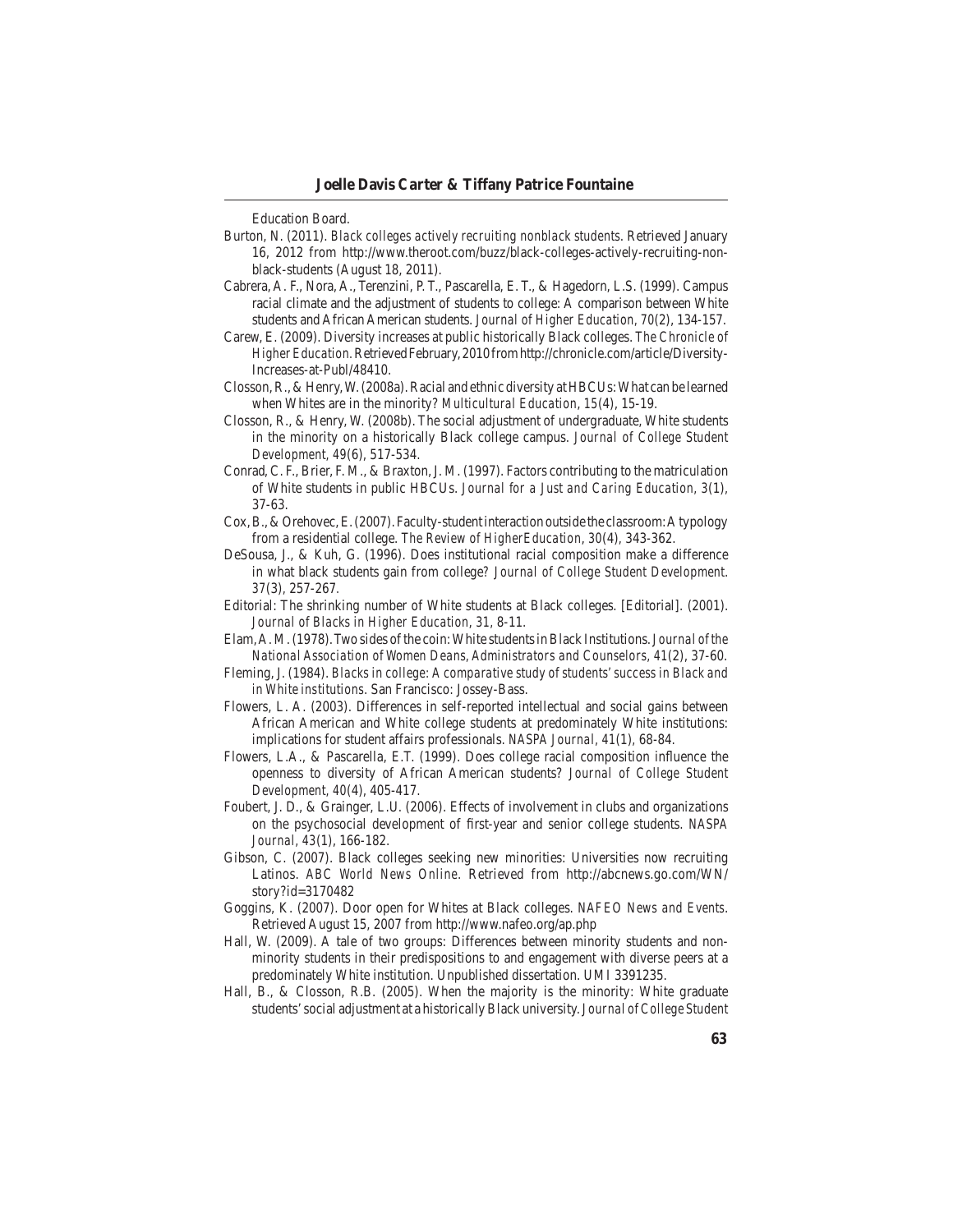*Development*, *46*(1), 28-42.

- Harper, S. R., Carini, R., Bridges, B., & Hayek, J. (2004). Gender differences in student engagement among African American undergraduates at historically Black colleges and universities. *Journal of College Student Development, 45*(3), 271-284.
- Harper, S. R., & Quaye, S. J. (2009). *Student engagement in higher education: Theoretical perspectives and practical approaches for diverse populations*. NewYork: Routledge.
- Hazzard, T. (1989). The recruitment of White students at Historically Black Colleges and Universities. Unpublished dissertation. AAT 9703342.
- Helms, J. (1994). Development of the White Racial Identity Attitude Inventory. In J. E. Helms (Ed.), *Black and White racial identity: Theory, research, and practice* (pp. 67-80). Westport, CT: Greenwood.
- Hirt, J. B., Strayhorn, T. L., Amelink, C.T., & Bennett, B.R. (2006). The nature of student affairs work at historically black colleges and universities. *Journal of College Student Development, 47*(6)*,* 661-676.
- Hurtado, S., Engberg, M. E., Ponjoun, L., & Landreman, L. (2002). Students' precollege preparation for participation in a diverse democracy. *Research in Higher Education*, 43(2), 163-186.
- Kezar, A., & Kinzie, J. (2006). Examining the ways institutions create student engagement: The role of mission. *Journal of College Student Development, 47(2)*, 149-173.
- Kim, M., & Conrad, C. F. (2006). The impact of Historically Black Colleges and Universities on the academic success of African American students. *Research in Higher Education*, *47*(4), 399-427.
- Kuh, G.D. (2009). What student affairs professionals need to know about student engagement. *Journal of College Student Development, 50*(6), 683-706. doi: 10.1353/csd.0.0099.
- Kuh, G. D. (2003). *The National Survey on Student Engagement: Conceptual framework and overview of psychometric properties*. Retrieved October, 2008 from http://www. indiana.edu/~nsse/pdf/conceptual\_framework\_2003.pdf
- Kuh, G. D. (2001). Assessing what really matters to student learning: Inside the National Survey on Student Engagement. *Change*, 33(3), 10-17, 66.
- Kuh, G. D. (1995). The other curriculum: Out of class experiences associated with student learning and personal development. Journal of Higher Education, 66(2), 123-155.
- Kuh, G. D. (1993). In their own words: What students learn outside the classroom. *American Educational Research Journal, 30*(2), 277-304.
- Kuh, G. D., Cruce, T. M., Shoup, R., Kinzie, J., & Gonyea, R. M. (2008). Unmasking the effects of student engagement on first-year college grades and persistence. *The Journal of Higher Education, 79(5), 540-563.* doi:10.1353/jhe.0.0019
- Kuh, G.D., Hu, S., & Vesper, N. (2000). They shall be known by what they do: In activities-based topology of college students. *Journal of College Student Development*, 41, 228-244.
- Kuh, G. D., Kinzie, J., Schuh, J. H., Whitt, E. J., & Associates (2005). *Student success in college: Creating conditions that matter.* San Francisco: Jossey-Bass.
- Lawson, K. (2011). Changing face of historically black colleges and universities. Retrieved January, 2012 from http://www.wsfa.com/Global/story.asp?S=14078256.
- Libarkin, B. (1984). A study of the satisfaction levels of White students at a traditionally Black public college. *Integrateducation*, 22(1), 89-94.
- McIntosh, P. (1998). White privilege, color and crime: A personal account. In C. R. Mann, & M. S. Zatz (Eds.)., *Images of color and images of crime: Readings* (pp.207-216). Los Angeles: Roxbury.
- Mmeje, K., Newman, C. B., Kramer, D. A., & Pearson, M. A. (2008). The changing landscape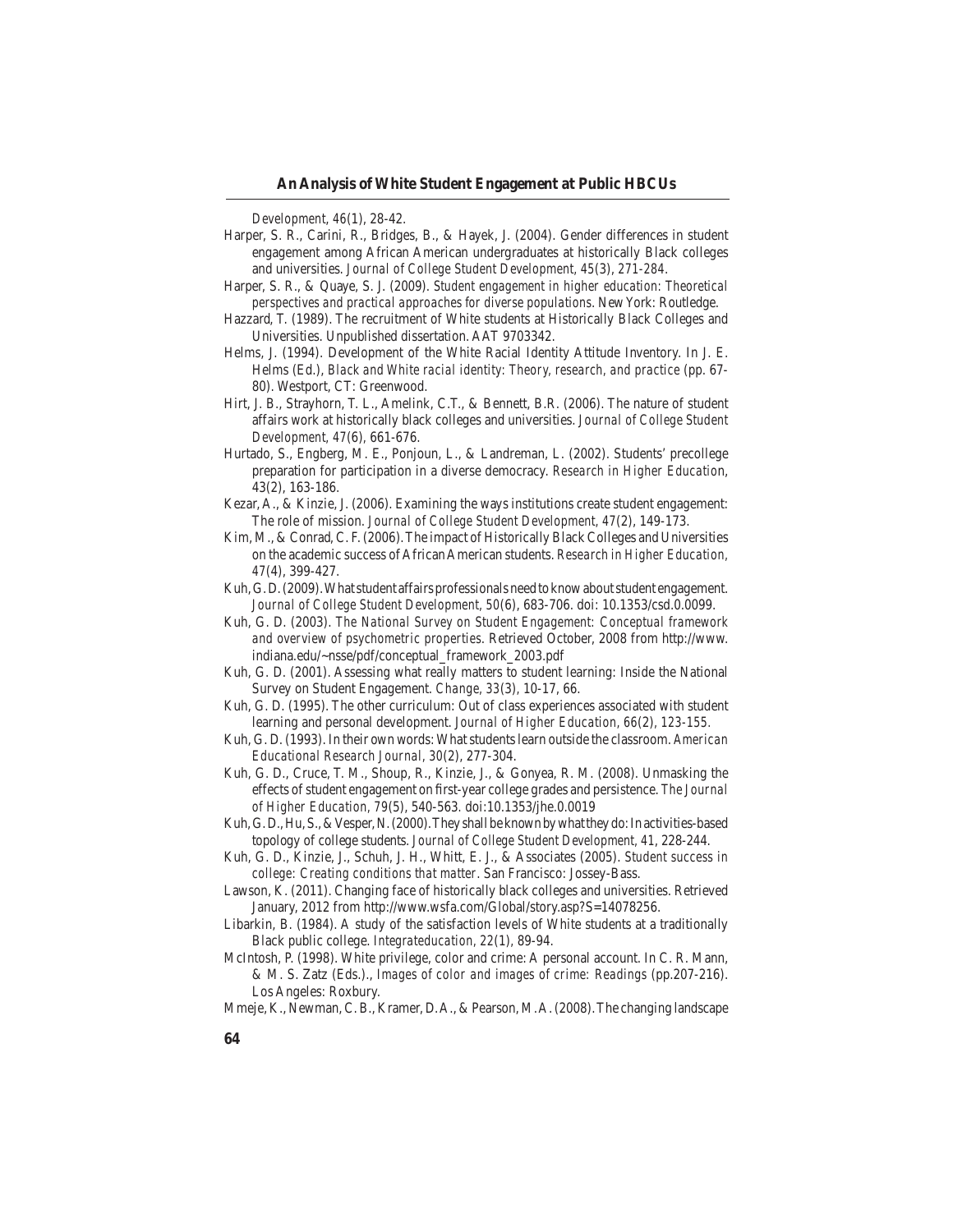of higher education: Developmental approaches to engaging emerging populations. In S. Harper & S. Quaye (Eds). Student engagement in higher education: Theoretical perspectives *and practical approaches for diverse populations*. NewYork: Routledge.

- National Center for Education Statistics. (2006). *Enrollment in Title IV historically Black colleges and universities (HBCU's) by race and ethnicity, level of enrollment, and control and sector of institution*. Retrieved October 31, 2008 from A. D'Amico, National Center for Education Statistics.
- National Survey on Student Engagement. (2009). *Assessing for improvement: Tracking student engagement over time*. Retrieved September 2010 from http://nsse.iub.edu/ NSSE\_2009\_Results/pdf/NSSE\_AR\_2009.pdf
- National Student Survey on Engagement. (2004). *Student engagement: Pathways to collegiate success*. Retrieved May 2010 from http://nsse.iub.edu/2004\_annual\_report/ pdf/annual\_report.pdf
- Nelson Laird, T. F., Bridges, B., Morelon-Quainoo, C., Williams, J., & Holmes, M. (2007). African American and Hispanic student engagement at minority serving and predominately White institutions. *Journal of College Student Developme*nt, *48*(1), 39-56.
- Pascarella, E. T., & Terenzini, P. T. (2005). *How college affects students*. San Francisco: Jossey-Bass.
- Peterson, R. D., & Hamrick, F. A. (2009). White, male and "minority": Racial consciousness among White male undergraduates attending a historically Black university. *Journal of Higher Education, 80*(1)*, 34-5.*
- Pike, G. (2000). The influence of fraternity or sorority membership on students' college experiences and cognitive development. *Research in Higher Education, 41*(1), 117-139.
- Posner, B. Z. (2004).A leadership instrument for students: Updated. *Journal of College Student Development, 45(4), 443-456.*
- Provasnik, S., & Shafer, L. (2004). *Historically Black colleges and universities, 1976-2001*. Washington, DC: National Center for Educational Statistics.
- Ritchie, J., Lewis, J., & Elam, G. (2003). Generalising from qualitative research. In J. Ritchie & J. Lewis (Eds.). *Qualitative research practice: A guide for social science students and researchers* (pp. 263-286). Thousand Oaks, CA: Sage Publications.
- Seidman, A. (2005). Minority student retention: Resources for practitioners. In G.H. Gaither, (Ed.), *Minority retention: What works?* (pp. 7-24). San Francisco: Jossey Bass.
- Sims, S. J. (1994). *Diversifying Historically Black Colleges and Universities: A new higher education paradigm*. Westport, CT: Greenwood Press.
- Strayhorn, T. L.  $(2010)$ . Majority as temporary minority: Examining the influence of facultystudent relationships on satisfaction among White undergraduates at historically Black colleges and universities. *Journal of College Student Development, 51*(5), 509-524.
- Strayhorn, T. L., & Terrell, M. (2007). Mentoring and satisfaction with college for Black students. The Negro Educational Review, 58(1-2), 69-83.
- Sum, P. E., Light, S. A., & King, R. F. (2004). Race, reform, and desegregation in Mississippi higher education: Historically Black institutions after United States v. Fordice. American Bar Foundation, *Journal of Law and Social Inquiry, 403-435*.
- Tatum,B.D.(2005).*Historically Black colleges remain relevant: Black schools affirm African-American identity and diversity*. Retrieved October 2010 from http://www.america. gov/st/educ-english/2005/November/200805182217435renDo.3849756.html
- Terenzini, P.T., Pascarella, E.T., & Blimling, G.S. (1996). Students' out-of-class experiences and their influence on learning and cognitive development: A literature review. *Journal*